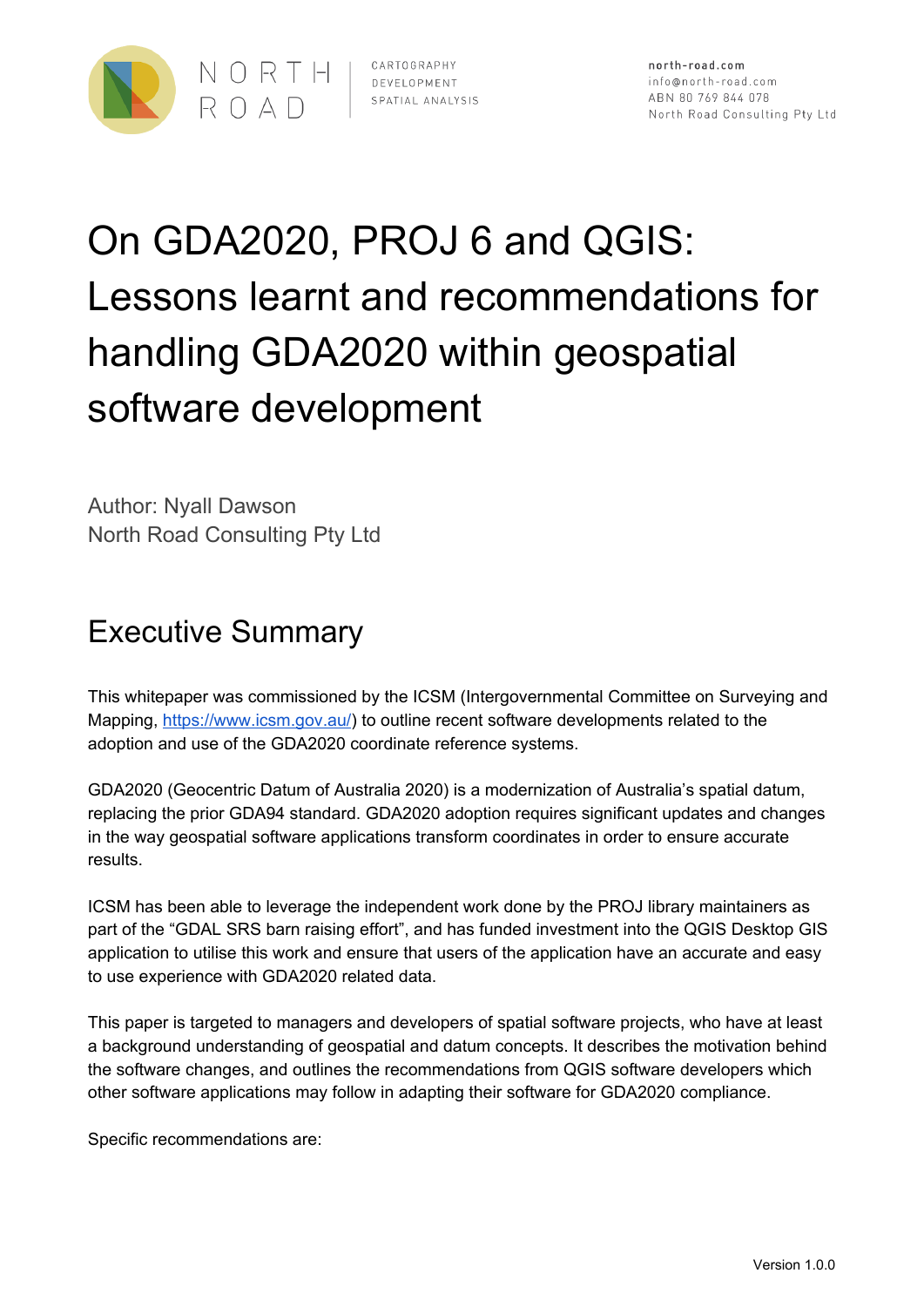

north-road.com info@north-road.com ABN 80 769 844 078 North Road Consulting Pty Ltd

- 1. Always use registered authority identifiers and codes when handling, storing, and retrieving Coordinate Reference System (CRS) objects, and avoid other representations of CRS parameters such as "proj" strings.
- 2. Application installers should include the *proj-datumgrid-oceania* grid transformation files by default, or provide an easy to use method for users to install these, without requiring administrative permissions.
- 3. Applications should explicitly advise users when grid transformation files would result in a more accurate coordinate transform, yet they are not available for use on their system avoiding any prerequisite knowledge of the use or the existence of these files on the user's behalf.
- 4. Wherever possible, the desired area of use for coordinate transformations should be specified a priori when constructing coordinate transformation operations
- 5. Applications should provide a user-friendly means for knowledgeable users to manually override the default transformation operations applied when converting to or from GDA2020 coordinates.

## Introduction

In 2017, the Australian ICSM organisation (Intergovernmental Committee on Surveying and Mapping, [https://www.icsm.gov.au/\)](https://www.icsm.gov.au/) released the specifications for a new, modern Australian spatial datum named "*GDA2020*" (ICSM - Geocentric Datum of Australia 2020). This new datum was introduced in direct response to demand for improved accuracy in the availability and use of spatial data coordinates within Australia.

As part of the program of works surrounding the introduction of GDA2020, the ICSM funded investment into the open source geospatial software community to improve handling of GDA2020 related data and coordinate transformation. Specifically, this investment involved funding North Road Consulting Pty Ltd [\(http://north-road.com](http://north-road.com/)) to implement a package of works aimed at upgrading the "QGIS" desktop GIS application (https://qqis.org) to correctly handle the GDA2020 reference systems, and to use the experiences and lessons encountered during this upgrade as a pathway that other software developers could follow in upgrading their applications to correctly handle GDA2020 and the needs of the Australian geospatial community.

In this paper, we describe the background behind this work, what was involved in upgrading QGIS to handle GDA2020, and the recommendations we have for other software developers looking to ensure correct GDA2020 compliance within their software.

## Complications involving GDA2020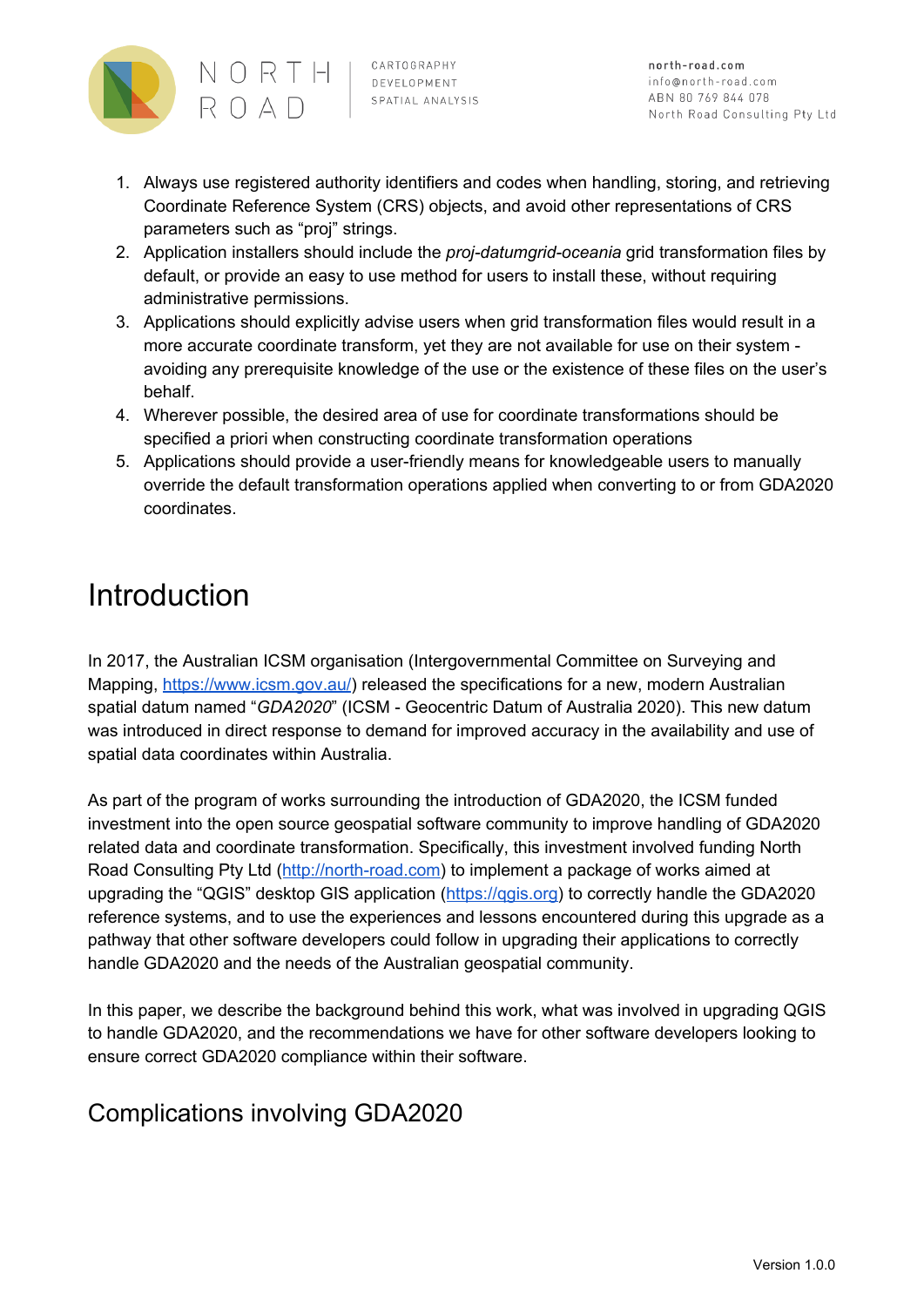

north-road.com info@north-road.com ABN 80 769 844 078 North Road Consulting Pty Ltd

The introduction of the GDA2020 coordinate reference systems bring new complications in handling coordinate transformations within geospatial software, and care must be taken to correctly adapt software in order to satisfy the accuracy demands of modern spatial data stakeholders.

One such complication arises from the fact that currently the GDA2020 reference systems are defined in relation to GDA94 reference systems only. The official parameters and transformation support files released by the ICSM can only be used when transforming between GDA94 geographic coordinates and GDA2020 geographic coordinates, or vice versa. Accordingly, transforming between other related coordinate systems, such as from Vicgrid GDA94 to GDA2020 requires "pivoting" the coordinates first through the GDA94 geographic to GDA2020 geographic transformation.

As a specific example, a transformation from Vicgrid GDA94 (identified by EPSG code 3111) to Vicgrid GDA2020 (EPSG code 7899) requires pivoting through the GDA94 geographic (EPSG code 4283) to GDA2020 geographic (EPSG code 7844) Coordinate Reference Systems (CRS). The steps involved are:

- 1. Transforming the GDA94 Vicgrid coordinates to GDA94 geographic coordinates
- 2. Transforming the GDA94 to GDA2020 geographic coordinates (via the official ICSM transformation parameters)
- 3. And finally transforming from GDA2020 geographic to Vicgrid GDA2020

Performing this transformation correctly requires that software applications:

- 1. Are able to correctly determine the correct steps involved in the transformation, based on the source and destination CRS alone, and
- 2. Allow pivoting via a specific datum (in this case GDA94), instead of via WGS84 or another semi-standard pivot<sup>1</sup>.

In a fortunate parallel development, the growing global use of complex coordinate operations (such as those involved in GDA2020) triggered large changes within the software responsible for handling coordinate transformations. One such significant change occurred within the low-level "PROJ" transformation library, which brought many benefits to stakeholders within the Australian geospatial community.

## The PROJ library and the GDAL "barn raising" efforts

The PROJ library (<https://proj.org/>, previously known as "PROJ.4") is a "*generic coordinate transformation software that transforms geospatial coordinates from one Coordinate Reference System (CRS) to another*" (PROJ 2019). Since its initial release in the early 1980s [\(Evenden](https://pubs.er.usgs.gov/publication/ofr83625) [1983](https://pubs.er.usgs.gov/publication/ofr83625)), PROJ has become a mature, well-respected library, and is widely used as the backend for geographic transformation handling within many open-source and proprietary geospatial applications.

<sup>&</sup>lt;sup>1</sup> As well as being a pre-requisite for transformation to and from GDA2020 based reference systems, allowing non-WGS84 pivot datums avoids unnecessary loss of accuracy during coordinate transforms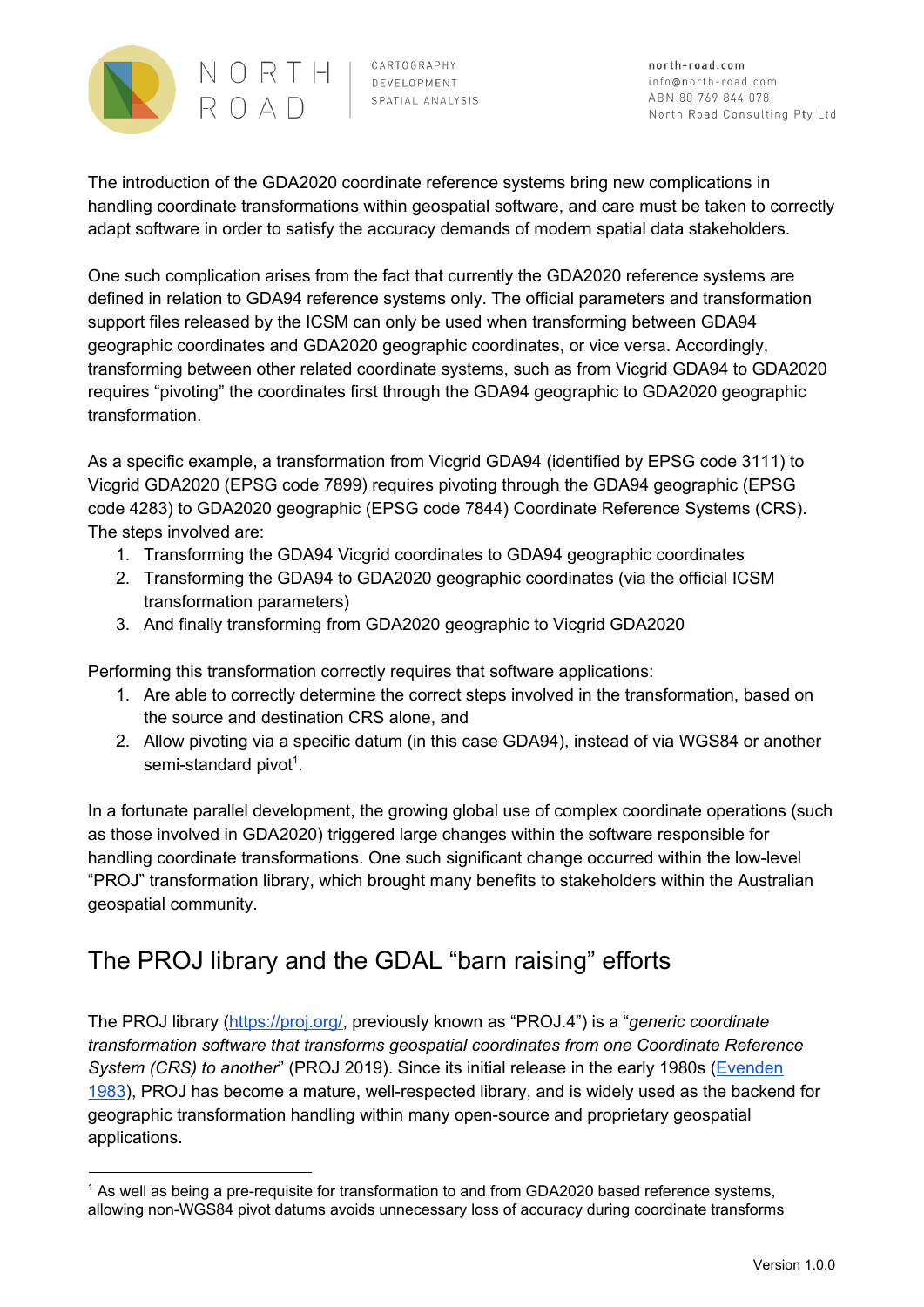

north-road.com info@north-road.com ABN 80 769 844 078 North Road Consulting Pty Ltd

Previously, the PROJ library itself did not have the required information or logic to handle complex operations such as those required for the GDA2020 coordinate reference systems. Downstream users of PROJ, which include most open source geospatial software and large commercial vendors such as Safe Software, SAP SE, and Oracle (amongst many others) would have to implement their own individual versions of this logic and manually handle complex situations like non-WGS84 pivot datums themselves. Aside from the duplication of effort required, coordinate transformation is an incredibly (and increasingly) complicated field, requiring in-depth knowledge of geodesy and international standards. Getting this logic correct was extremely difficult, leading to inaccuracies and discrepancies between the transformation results from software to software.

The maintainers of the PROJ library were long aware of these issues, and had worked to implement the low-level building bricks necessary for handling complex geodetic transformations (see "Transformation pipelines" below). With the release of PROJ version 5 in February 2018 (PROJ 5.0.0 [Release](https://proj.org/news.html#proj-5-0-0) Notes 2018), these building bricks were made available for general use, although at this stage they were mostly useful for geodetic expert users only. To improve the accessibility for the casual user, and to increase the interoperability with international standards and conventions for the representation of geodetic systems and transformations, a number of key PROJ stakeholders undertook a large fund-raising drive in order to cover the extensive low-level work required to update PROJ to handle these use cases within the PROJ library itself. The fund raising drive was entitled the "*GDAL SRS barn raising effort*" (<https://gdalbarn.com/>), reflecting the PROJ library's close links to the GDAL Geospatial Data Abstraction Library ([https://gdal.org/\)](https://gdal.org/). The drive successfully hit its target in May 2018 (Butler, [Ramsey,](https://gdalbarn.com/) Evers and Rouault 2018), in part due to the contributions of some of the large commercial vendors who rely on the library. The improvements were made publicly available in the PROJ version 6.0.0 release in March 2019 (PROJ 6.0.0 [Release](https://proj.org/news.html#id41) Notes 2019).

#### Transformation pipelines

Of particular note to the Australian geospatial community, PROJ version 5.0 introduced the concept of "*transformation pipelines*" ([Knudsen](https://meetingorganizer.copernicus.org/EGU2017/EGU2017-8050.pdf) & Evers 2017, Evers & [Knudsen](https://www.fig.net/resources/proceedings/fig_proceedings/fig2017/papers/iss6b/ISS6B_evers_knudsen_9156.pdf) 2017). Pipelines allow complex geodetic transformations by expressing operations via a series of underlying component steps, such as unit conversions, transformations, axis swaps and projections. Accordingly, complex transformations such as that between Vicgrid GDA94 (EPSG:3111) and Vicgrid GDA2020 (EPSG:7899) can be completely represented via the transformation pipeline:

```
+proj=pipeline
 +step +inv +proj=lcc +lat_0=-37 +lon_0=145 +lat_1=-36 +lat_2=-38
 +x_0=2500000 +y_0=2500000 +ellps=GRS80
 +step +proj=push +v_3
 +step +proj=cart +ellps=GRS80
 +step +proj=helmert +x=0.06155 +y=-0.01087 +z=-0.04019
 +rx=-0.0394924 +ry=-0.0327221 +rz=-0.0328979 +s=-0.009994
 +convention=coordinate_frame
 +step +inv +proj=cart +ellps=GRS80
```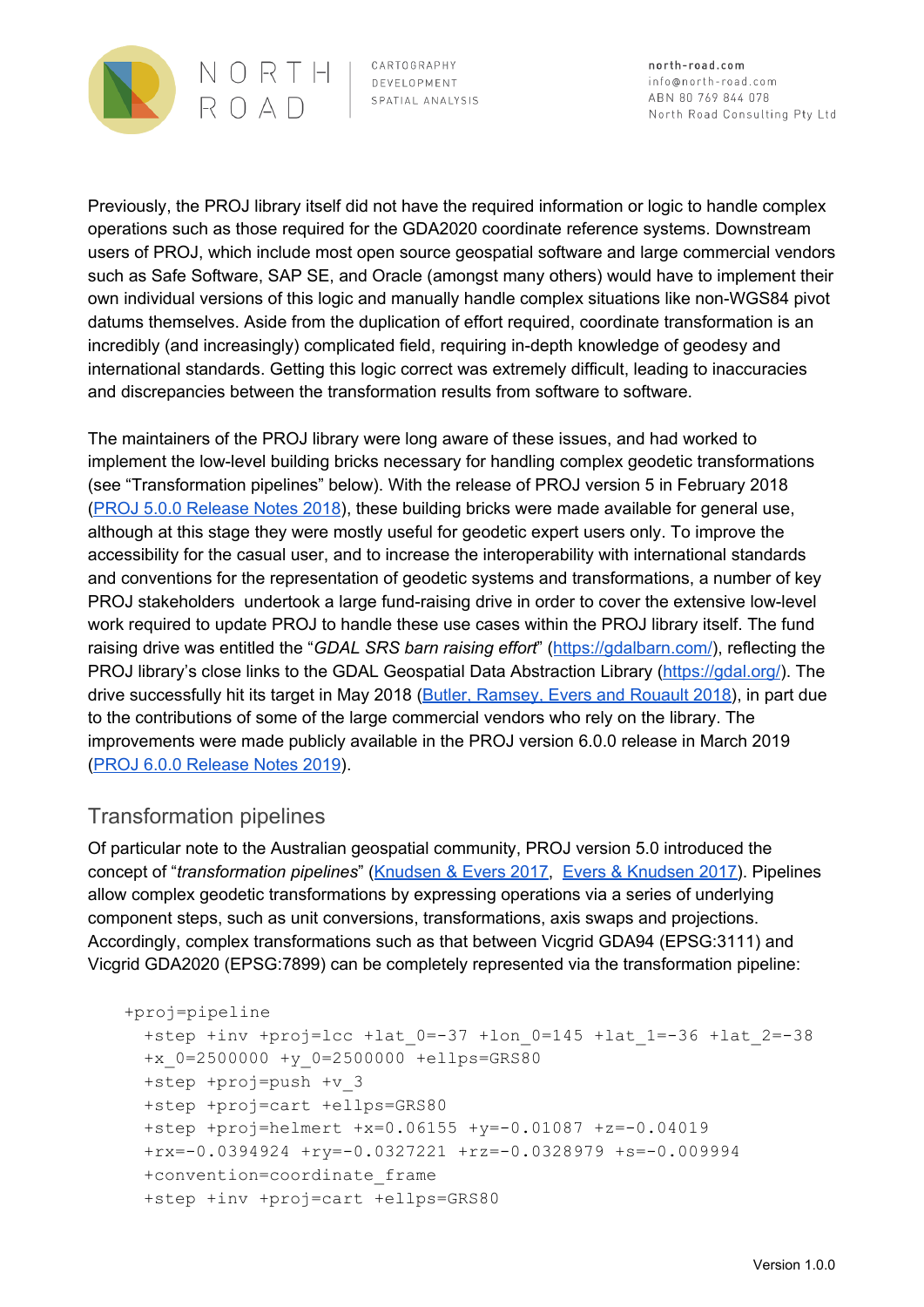

+step +proj=pop +v\_3 +step +proj=lcc +lat\_0=-37 +lon\_0=145 +lat\_1=-36 +lat\_2=-38 +x\_0=2500000 +y\_0=2500000 +ellps=GRS80

Further benefiting downstream users of the PROJ library, version 6.0 also introduced a comprehensive database containing the information stored in several CRS and transformation registries, including the authoritative EPSG registry (EPSG 2019, [https://www.epsg-registry.org/\)](https://www.epsg-registry.org/). This database contains all the metadata and information required in order to allow PROJ to automatically calculate the potential candidate transformation pipelines (or "*coordinate operations*") between a source and destination CRS, and includes API calls allowing applications to query and expose the metadata regarding these coordinate operations.

In short, by utilising the new functionality introduced in PROJ version 6.0, developers of geospatial software can easily, confidently, and consistently retrieve the optimal coordinate operations and transforms between coordinate reference systems without in-depth knowledge of the low-level geodesic or standards requirements previously required, and accordingly ensure that their applications correctly handle GDA2020 coordinate systems.

## ICSM Sponsorship of GDA2020 adoption in open source geospatial applications

Following the release of PROJ version 6, ICSM funded work in upgrading the open-source desktop GIS application "QGIS" to utilise the new functionality available in PROJ 6, and to ensure that Australian users of the application would have an optimal experience when working with data in the GDA2020 reference system. Specifically, the goals of this work were to ensure that QGIS users:

- 1. Have access to all required tools and support files desirable for GDA2020 related transforms in the default QGIS install packages
- 2. Would obtain the most accurate results possible when transforming coordinates to or from GDA2020 references systems, without any prerequisite geodetic or GDA2020 knowledge
- 3. Would always be warned (in a user-friendly way) when the preferred transforms to or from GDA2020 references systems could not be used, and given user-friendly steps to remedy the issue

QGIS is a free and open source Geographic Information System, available for use with desktop, server and mobile clients and on a wide range of operating systems (QGIS 2019, https://ggis.org). It is arguably the most widely used open-source desktop GIS client available today. QGIS was selected for investment by ICSM due to the open-source nature of the application, and for the wider-reaching benefits to other open-source geospatial software projects (including PROJ, GDAL, and other open-source client software). QGIS was seen as an ideal "test case" for determining what was required in making sure other geospatial software is "GDA2020 ready".

The ICSM funded work was completed in June 2019 [\(Dawson](https://lists.osgeo.org/pipermail/qgis-developer/2019-June/057525.html) 2019) by North Road Consulting Pty Ltd ([https://north-road.com](https://north-road.com/)), and was made publicly available with the QGIS 3.8.0 release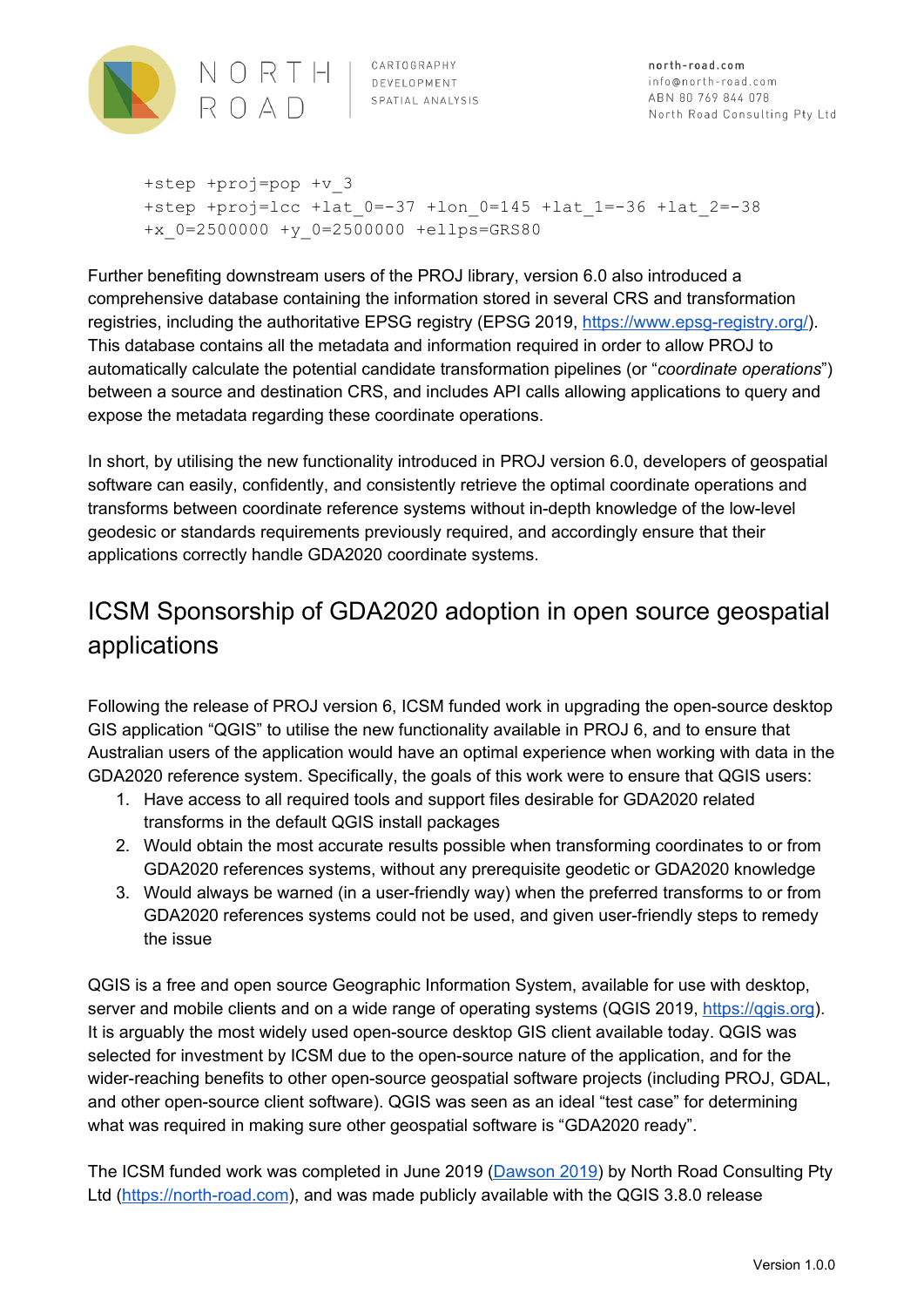

north-road.com info@north-road.com ABN 80 769 844 078 North Road Consulting Pty Ltd

[\(Changelog](https://qgis.org/en/site/forusers/visualchangelog38/#feature-much-improved-coordinate-transform-handling) for QGIS 3.8 2019). The work was completed within the public QGIS code repository [\(https://github.com/qgis/QGIS](https://github.com/qgis/QGIS), available under a GPL2 or later license), and was accompanied by required changes in the PROJ library (<https://github.com/OSGeo/PROJ> - partly included in PROJ 6.1.1, partly scheduled for future inclusion in PROJ 6.2.0 in September 2019).

The remainder of this paper outlines the steps taken to upgrade QGIS to utilise PROJ version 6, the main differences between the library versions, and how PROJ 6's metadata capabilities can be used to expose important transformation information to users. Technical challenges encountered during the QGIS upgrade are also detailed, along with the steps taken to overcome or avoid these challenges. It is the author's belief that by following the experiences of the QGIS upgrade, other software developers can implement a "best practice" approach in making software GDA2020 compliant.

## Recommendations for porting applications to PROJ version 6

While existing guides such as the PROJ team's "Version 4 to 6 API Migration" [\(PROJ](https://proj.org/development/migration.html) 2019) and PROJ.6 ([Spatialite](https://www.gaia-gis.it/fossil/libspatialite/wiki?name=PROJ.6) 2019) cover the general considerations in porting applications to PROJ version 6 well (and are recommended initial reading), this guide will focus on considerations specific to the GDA2020 transformations and how best to utilise PROJ 6 to cover the use cases for Australian users.

#### Consideration 1: identifying coordinate reference systems

*Applications should prioritize using the authority and code identifiers for particular CRSes, falling back to WKT definitions where an authority is not available.*

Previous PROJ versions heavily utilised "*proj*" definitions of CRSes, which are custom strings used only by the PROJ library.

For instance, the proj string definition of Vicgrid GDA94 is:

```
+proj=lcc +lat_1=-36 +lat_2=-38 +lat_0=-37 +lon_0=145 +x_0=2500000
+y_0=2500000 +ellps=GRS80 +towgs84=0,0,0,0,0,0,0 +units=m +no_defs
```
However, a proj string representation of a CRS is a lossy format, and their use is discouraged for version 6. In order to fully utilise PROJ's new CRS registry database and metadata, developers should utilise known authority identifiers of CRSes wherever possible (e.g. "EPSG:3111" for Vicgrid GDA 94, where EPSG is the associated registry authority and 3111 is the unique identifier of the CRS within that registry).

Internally, PROJ uses these identifiers to lookup the associated metadata from the registry databases, e.g. to determine the recorded accuracy of transformations associated with the CRS, and accordingly create the optimal coordinate transformation for this CRS.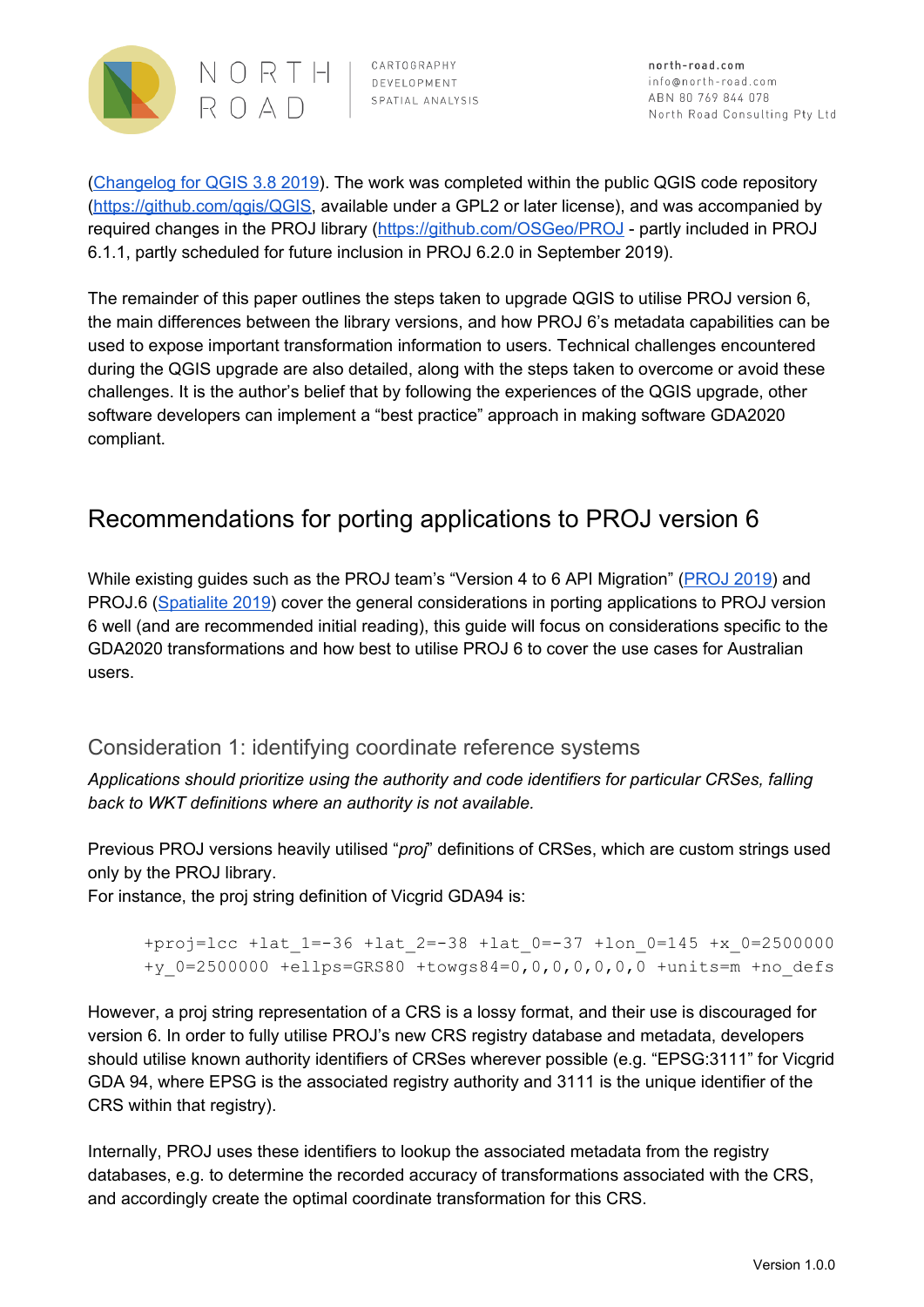

In PROJ 6, creating a CRS from an authority and identifier is done using the proj\_create\_from\_database API, for instance:

```
PJ* crs = proj_create_from_database( 0, "EPSG", "3111",
PJ CATEGORY CRS, false, 0 );
```
Wherever an authority is not associated with a particular CRS, the WKT2 definition of the CRS is preferred over a proj string definition. Unlike proj strings, WKT2 definitions are not lossy, and still provide sufficient information to the PROJ library for it to make an informed choice of coordinate operations using the CRS.

```
PJ* crs = proj create from wkt( 0, "PROJCRS[\"GDA94 / Vicgrid\",
BASEGEOGCRS[\"GDA94\"...", 0, 0 );
```
This consideration extends to how applications themselves store and restore CRS definitions. For example, the QGIS desktop application allows users to set a particular CRS for each mapping project they create. When a mapping project is stored to a disk-based format, QGIS stores the current project CRS by recording the authority and identifier, rather than storing a proj string representation of this CRS. Accordingly, when an existing project is restored, the PROJ CRS object can be re-created using the recorded authority and identifier, ensuring no loss of information.

By correctly prioritizing the non-lossy representations of CRS objects, applications will ensure that PROJ will always make informed choices relating to the correct pivot datums to utilise in coordinate transformations, and as a result ensure that Australian users will obtain correct transforms when GDA2020 based CRSes are involved.

#### Consideration 2: availability of transformation grids

*Where possible, application installations should include the proj-datumgrid-oceania package, or allow users to manually install grid transform files to a user-writable location*

Depending on the origin of coordinates being transformed, accurate transformation of pre-GDA2020 coordinates to GDA2020 CRSes (or vice versa) may require use of a "*transformation grid*" file. These transformation grids have been made available by the ICSM, and are used to model local distortion which must be applied when transforming to or from GDA2020 reference systems. While the PROJ library is fully capable of utilising these transformation grid files, they unfortunately are **NOT** provided with the typical PROJ library install. Rather, the large size of these files has resulted in them being provided as a separate package for download and install from the PROJ maintainers.

Specifically, the grid transformation files required for use with GDA2020 coordinates are provided in the "*proj-datumgrid-oceania"* package (see <https://github.com/OSGeo/proj-datumgrid/tree/master/oceania> or available for direct download at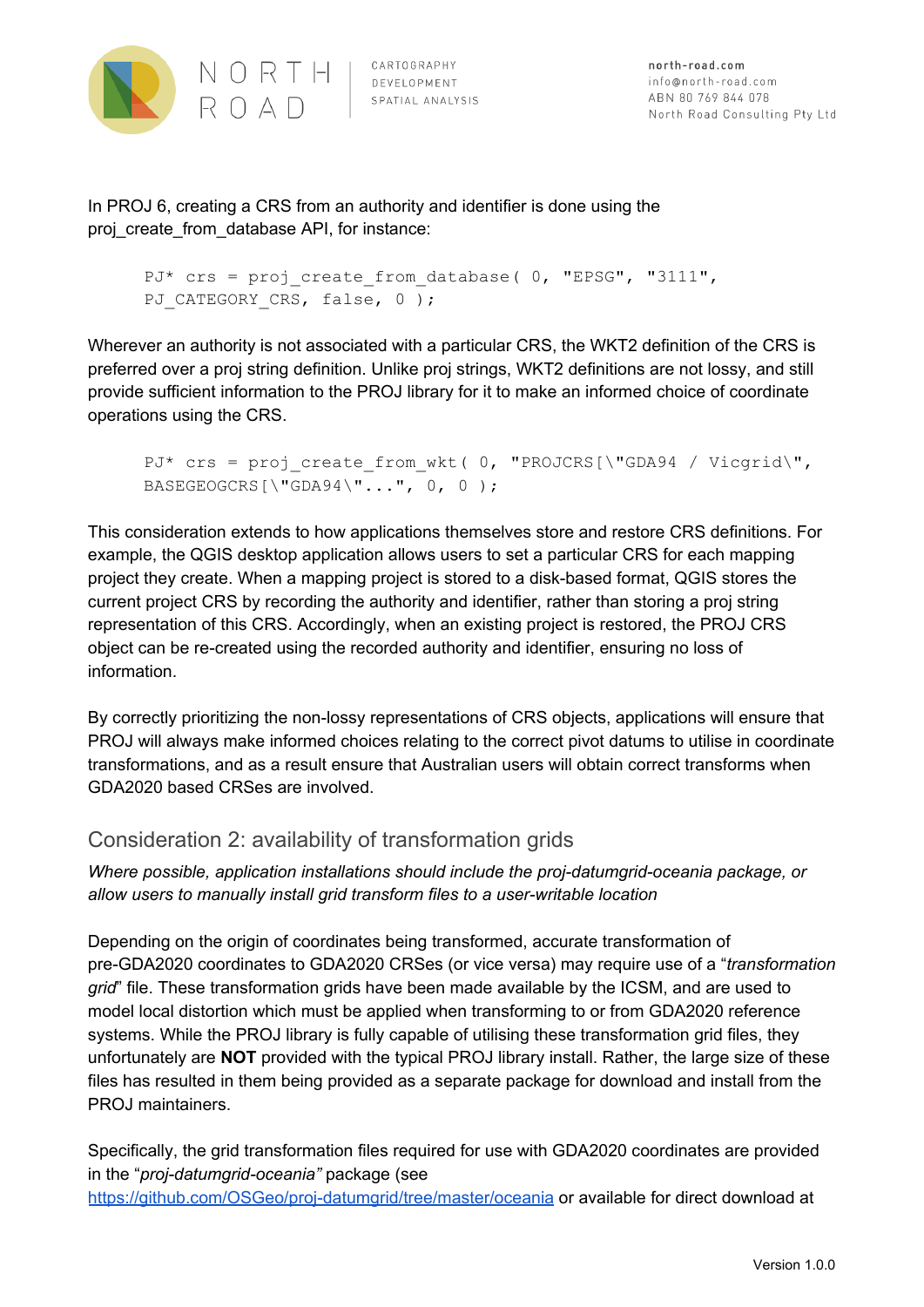

north-road.com info@north-road.com ABN 80 769 844 078 North Road Consulting Pty Ltd

[https://download.osgeo.org/proj/proj-datumgrid-oceania-latest.zip\)](https://download.osgeo.org/proj/proj-datumgrid-oceania-latest.zip). In order for these grid transformation files to be utilised by PROJ, they must be placed in the PROJ\_LIB folder, alongside the proj.db file.

The QGIS application installers for Microsoft Windows and MacOS now always include the *proj-datumgrid-oceania* packages **by default.** This ensures that they are available for use by any QGIS user (worldwide) working with GDA2020 reference systems, and removes any pre-requisite knowledge on the user's behalf of the existence or importance of these transformation support files.

Unfortunately, external constraints (such as the large file size of the grid files), may prevent them from being included in the default install of a software application on some platforms. In this case, it is recommended that application developers provide an option for users to place these grid transformation files in a user-writable location, allowing these users to manually install the files and have them available for use in the application, without requiring administrator privileges to do so.

In QGIS, this is exposed via a user-writable "proj" folder which sits within the QGIS application settings directory under the current user's profile. Since this path differs from the default PROJ\_LIB folder, the proj\_context\_set\_search\_paths API is used to append the path to PROJ's internal list of known folders in which to search for grid transformation files. To do so, first the existing list of search paths is obtained via a call to proj info().searchpath. The new, user-writable, path is appended to the end of the existing path list, and then proj\_context\_set\_search\_paths called during the application initialization to ensure that any manually installed grid files will be available for use during transformations.

#### Consideration 3: Advise users when grid transformation files are desirable

*Applications should notify users when more accurate transformations would be possible, but are not available due to missing grid transformation files*

By default, the PROJ 6 API automatically selects the best possible **available** coordinate operation to use when transforming between a source and destination CRS. In some cases, the default operation created by PROJ may not represent the preferred operation, but rather a secondary choice only. The most common cause of this is due to missing (or incorrectly installed) grid transformation files.

Instead of silently proceeding to utilise a known inferior coordinate operation, it is our recommendation that instead applications should check whether the preferred operation is unavailable, and if so, present a warning to users and advise them of how they can remedy the situation by installing the missing grid transformation file. The QGIS desktop application does this by showing a warning bar in the main application window, alerting users that the preferred transformation was unavailable. Clicking the warning displays a dialog explaining the situation in greater detail, along with links to download the corresponding *proj-datumgrid* package (where available).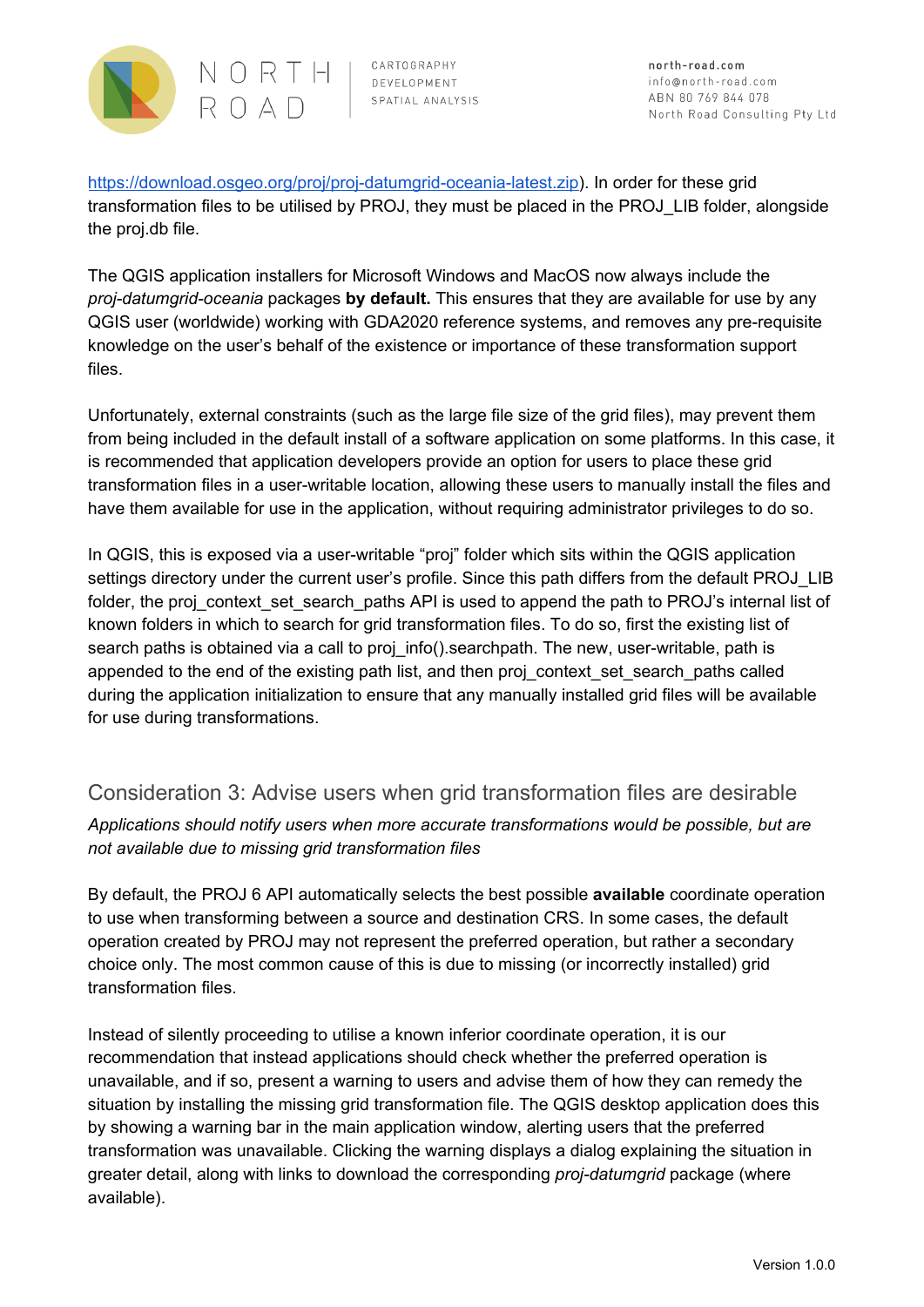

CARTOGRAPHY SPATIAL ANALYSIS

In order to detect this situation, it is necessary for applications to:

1. Create a new PROJ PJ\_OPERATION\_FACTORY\_CONTEXT via a call to proj create operation factory context. E.g.

PJ\_OPERATION\_FACTORY\_CONTEXT \*operation factory context = proj create operation factory context(  $0, 0$  );

2. Configure the factory to ignore grid file availability when calculating available coordinate operations between a pair of CRSes:

proj operation factory context set grid availability use( 0, operation factory context, PROJ GRID AVAILABILITY IGNORED );

3. Create a list of the available operations between the source and destination CRS objects, using the configured PJ\_OPERATION\_FACTORY\_CONTEXT:

```
PJ_OBJ_LIST *ops = proj create operations( 0, source crs,
dest crs, operation factory context )
```
- 4. Iterate through the returned list of available operations using proj\_list\_get\_count and proj\_list\_get. This list will be ordered by preference - so the most preferred coordinate operation will be the first in the list.
- 5. Test whether the operation is available for use, via a call to proj coordoperation is instantiable. If the first returned operation is available, it indicates that the preferred coordinate operation to use between the source and destination CRS is available for use on the system.
- 6. If, however, the first returned operation is not instantiable, it is likely due to the use of a missing grid transformation file. In this case, the application should iterate through the grids used by the operation via calls to proj\_coordoperation\_get\_grid\_used\_count and proj coordoperation get grid used. The proj coordoperation get grid used API helpfully provides a means for retrieving the name, download URL, software license, and other metadata for missing grid files. These details can be used to provide helpful warning messages to users, which also give the user the steps required to download and install the missing grid files.

By warning users when more accurate transformations between a source and destination CRS are available, we ensure that **all** users (including those relying on GDA2020 based coordinate systems) are informed of the cause of possible inaccuracies in their data handling, not just those who are previously informed and hold knowledge of the available operations for transforming between systems.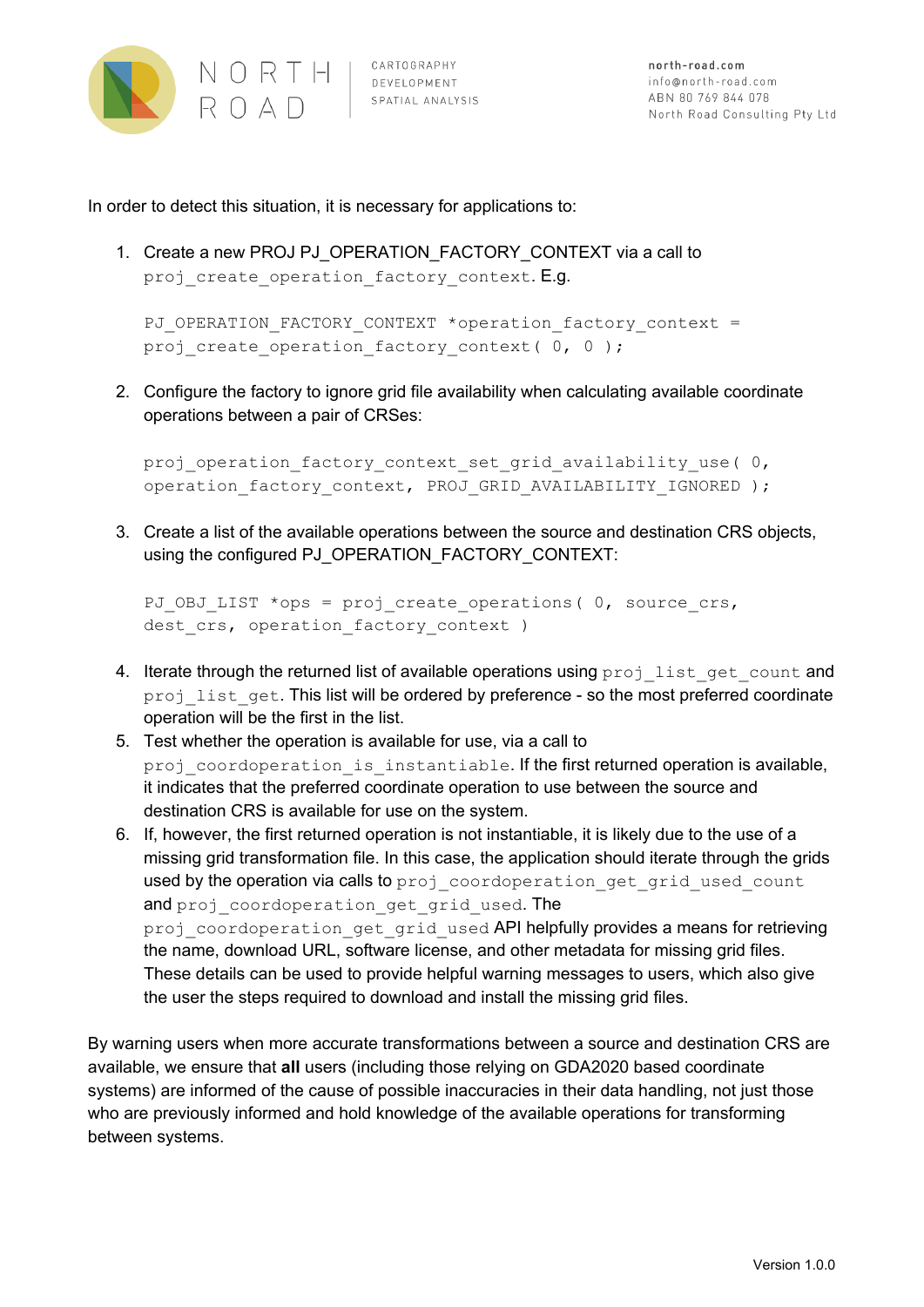

#### Consideration 4: Specifying area of use when creating coordinate operations

*In order to correctly determine the best operation to use when transforming to or from GDA2020 coordinate systems, the correct area of use of a transform must be specified in advance.*

While the PROJ library does its best to always select the optimal coordinate operation to use when transforming between reference systems, its ability to do so is improved by providing additional context to the library about how the operation will be used in advance. Specifically, when calculating the preferred coordinate operation, PROJ considers the available area of use for candidate operations. By specifying in advance a bounding box indicating the area where coordinate transforms will be performed, PROJ is able to best use this area of use information to rank possible candidate operations.

In particular, this is known to affect the ordering of GDA2020 based coordinate operations [\(Rouault](https://lists.osgeo.org/pipermail/proj/2019-May/008604.html) [2019](https://lists.osgeo.org/pipermail/proj/2019-May/008604.html)), so care must be taken to ensure correct results for Australian GDA2020 based operations.

#### Within PROJ API, this is achieved by calling

proj operation factory context set area of interest on a PJ\_OPERATION\_FACTORY\_CONTEXT prior to using that factory context to create coordinate operations. proj operation factory context set area of interest allows specification of a bounding box (via latitude and longitude) indicating the desired area of interest for resulting coordinate transformations.

In the case where this information is **not** available in advance (e.g. the QGIS desktop application must create coordinate transforms before the area of use information is available), the proj\_operation\_factory\_context\_set\_spatial\_criterion API should be called to allow partial intersections to be considered when calculating operation candidates. E.g.:

proj\_operation\_factory\_context\_set\_spatial\_criterion(0, operation factory context, PROJ SPATIAL CRITERION PARTIAL INTERSECTION );

Failure to do so may result in inferior coordinate operations being selected for use when transforming to or from GDA2020 based reference systems.

Consideration 5: Allow knowledgeable users to manually select from available coordinate operations

*Whilst the PROJ library does a great job at automatically determining preferred candidates for coordinate operations, there are situations where user-held knowledge may alter the desired operation used for a particular transformation.*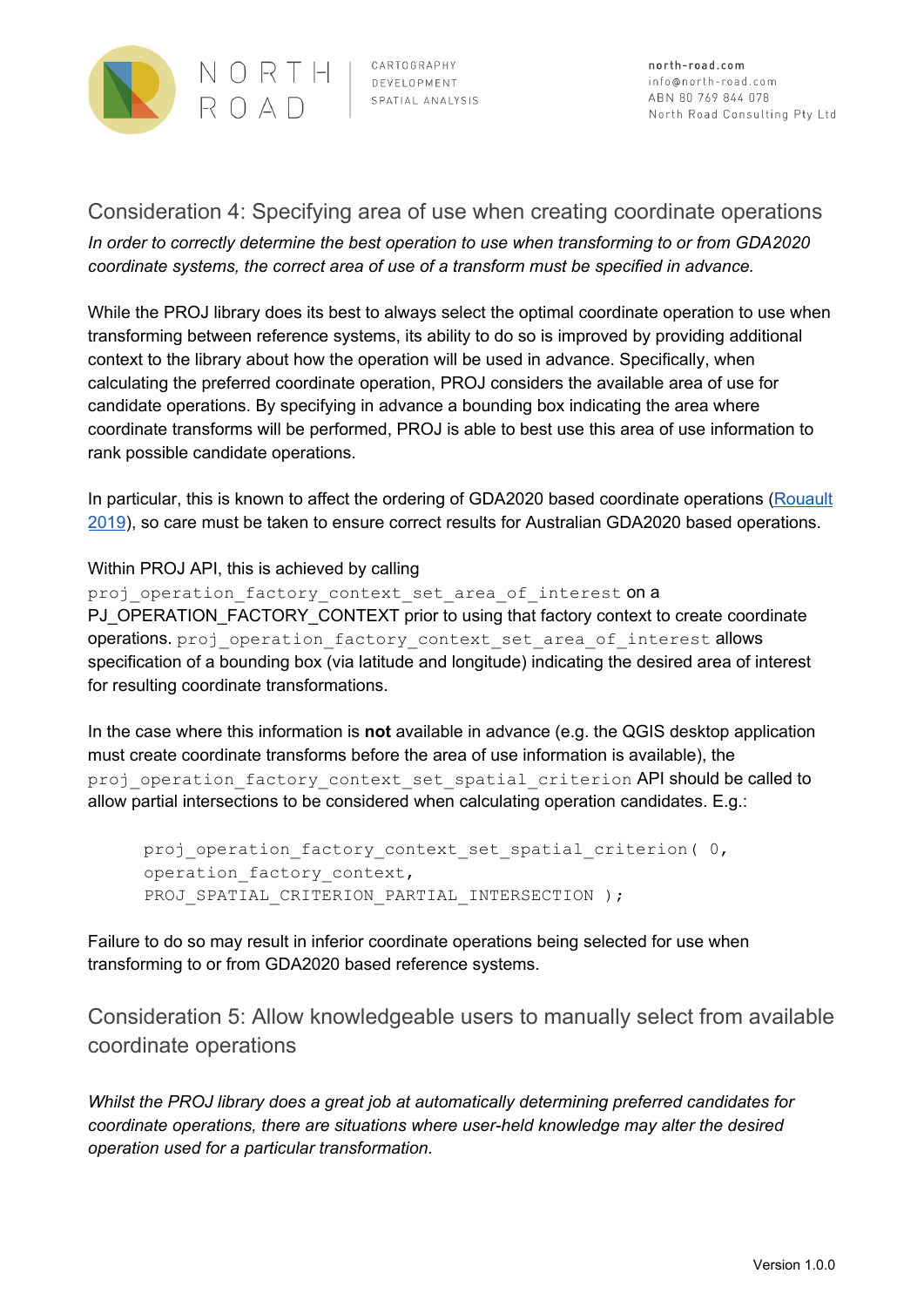

north-road.com info@north-road.com ABN 80 769 844 078 North Road Consulting Pty Ltd

Again, this is of particular importance to users of GDA2020 based reference systems. Specifically, depending on the origin of a particular dataset, either a conformal grid transformation should be used (coordinates observed from Global Navigation Satellite System (GNSS) technology) or a conformal + distortion grid should be used (coordinates recorded using survey control marks for referencing) [\(ICSM](https://www.icsm.gov.au/sites/default/files/DatumMattersT1FactSheet.pdf) 2017).

Since the PROJ library is not aware of the original source of datasets being transformed, this choice can **only** be made by an informed user. Accordingly, it is our recommendation that application developers consider exposing a method for asking users to select from available coordinate operations whenever multiple possible operations exist for transforming between a source and destination CRS, and allow users to override the default selected operation when required.

In QGIS, this is exposed via a user-defined setting controlling whether to show a list of available operations whenever multiple operations are available for a particular transformation. When this situation arises, the user is shown a dialog listing all available operations, along with their determined accuracy, area of use, and other available metadata allowing them to make an informed choice.

In particular, the PROJ API for retrieving operation scope and remarks is invaluable to Australian users, as these scope and remark metadata fields contain the descriptions of when users would prefer one operation over the other.

This can be done by the PROJ API via:

- 1. Creating a factory context and iterating over available operations, as described in Consideration 3.
- 2. Retrieving the operation accuracy via proj coordoperation get accuracy
- 3. Retrieving the available area of use for the operation via proj\_get\_area\_of\_use
- 4. Retrieving the scope and remarks for the operation via proj get remarks and proj get scope (requires PROJ 6.2 or later)
- 5. Retrieve an internal definition of the coordinate operation for later use via a call to proj as proj string. Note that unlike the limitations of a proj string definition of a CRS described in Consideration 1, the proj string definition of a coordinate operation is non-lossy and the recommended way to store and retrieve these objects.
- 6. Collating this information into a user-friendly list, sorted in the order returned from the PROJ API (i.e. sorted with PROJ's preferred operation listed first)
- 7. Allow users to select their desired operation from the list, and re-creating the desired PROJ coordinate operation from its proj string representation via proj create.

## Difficulties encountered while adapting QGIS to PROJ version 6

While the previous section describes recommendations specific to best-practice use of PROJ version 6 within a GDA2020 framework, we encountered a number of difficulties whilst porting QGIS to PROJ 6 which are worthwhile discussing here. The solutions to these issues were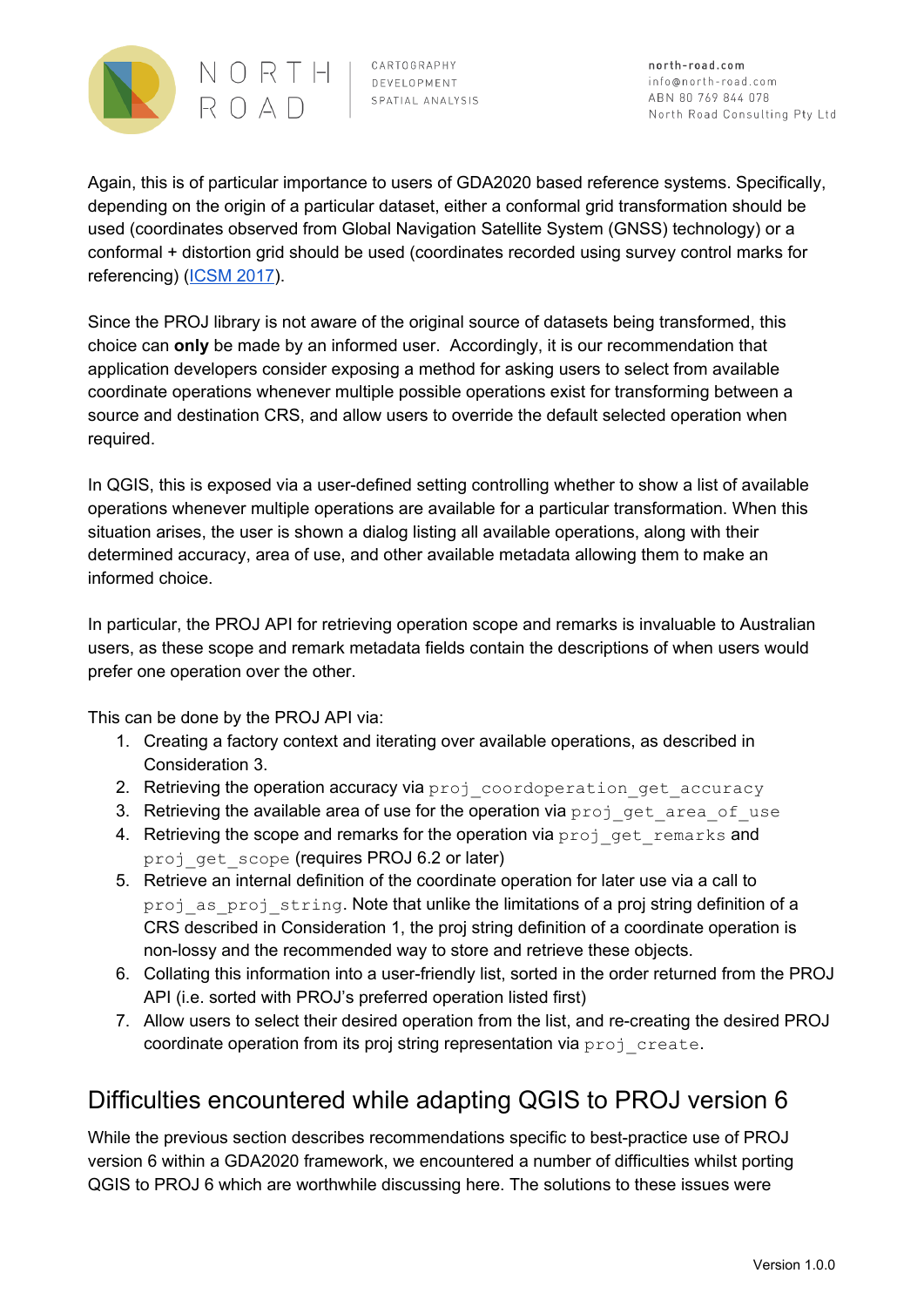

resolved whilst in close contact with the developers and team behind the PROJ library, ensuring that the correct solutions to the issues were identified.

#### Difficulty 1: Handling axis order within PROJ 6

Unlike previous versions of the PROJ API, version 6 no longer forces coordinate systems into an X/Y ordering of coordinate pairs. Instead, the ordering of coordinates is dependant on the definition of the CRS in which these coordinates are represented. In particular, this means that instead of representing geographic coordinates as (longitude, latitude) values, these may be represented in PROJ 6 as (latitude, longitude).

Depending on the end-user application, this may have large flow on effects, especially given that many geospatial applications strictly adhere to an X/Y coordinate order. To adapt applications, developers will either need to:

- 1. Query the PROJ CRS object to determine the actual ordering of coordinates expected for that CRS, and ensure that coordinates follow this order. This is achieved by calling proj cs get axis count and proj cs get axis info on the CRS object, and checking the result of the out direction argument (e.g. comparing it to the string "north", which indicates that latitude coordinates would come before longitude for the CRS).
- 2. Alternative, proj\_normalize\_for\_visualization API can be used to attempt to convert a coordinate operation calculated by PROJ into a typical X/Y ordering operation. The operation returned by proj normalize for visualization will take and return coordinates in an X/Y order, avoiding the need to manually handle other ordering. (Note that there are exceptional cases where the output from proj normalize for visualization does not follow X/Y ordering, such as tilted CRSes or CRSes with coordinates expressed in geocentric Cartesian coordinates. Special care must be taken when handling these edge cases.).

Depending on the wider context of an application, either approach may be preferable. When porting the QGIS desktop application to PROJ 6, we made use of the proj normalize for visualization approach, as QGIS rigorously enforces X/Y coordinate ordering throughout the rest of its internal API.

#### Difficulty 2: Handling PROJ CRS objects created from a range of inputs

The second considerable difficulty we encountered while porting QGIS resulted from the range of possible object types which may be returned when creating a PROJ CRS from a particular input. In particular, alongside the choice of standard CRSes from a registered authority (such as EPSG), QGIS allows users to manually create their own CRS definitions using a range of formats, including proj strings or WKT text strings.

Over time, QGIS has built up an extensive unit test suite covering a whole range of custom user-crafted CRS definitions. After porting QGIS' internal CRS handling to PROJ 6, many of these unit tests were failing for non-obvious reasons.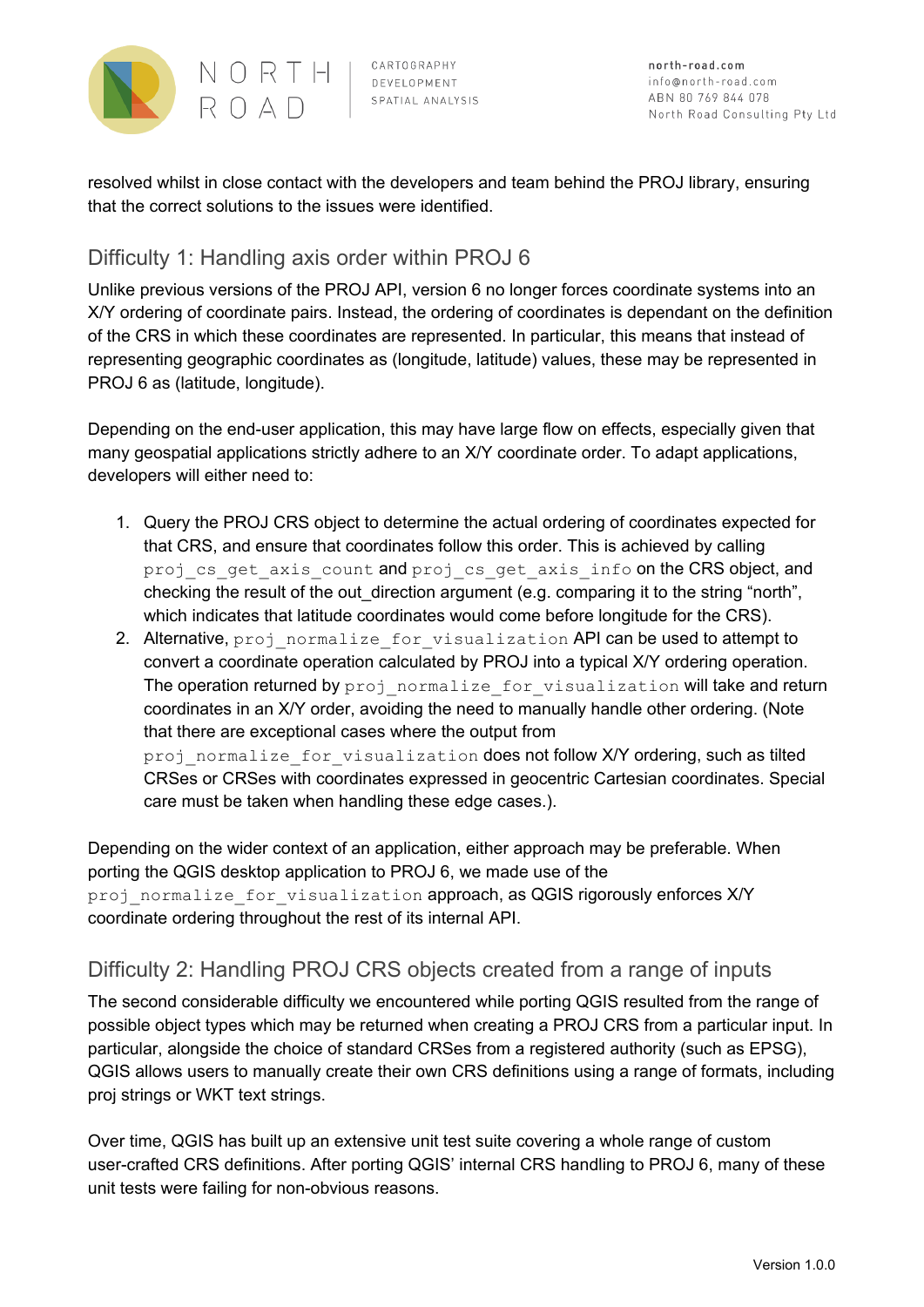

Consultation with the PROJ team eventually determined that the root cause of these issues was that PROJ has numerous types of CRS objects which can be crafted from proj strings or WKT text input, some of which have particular considerations which affect how other parts of the PROJ API handle these objects.

In the end, the solution employed inside QGIS involved wrapping all PROJ CRS objects created from free-form user input in a custom "crsToSingleCrs" function, which:

- 1. Calls proj get type in order to determine the type of CRS object was created by PROJ.
- 2. If the type is PJ\_TYPE\_BOUND\_CRS (a BoundCrs object), take only the source CRS using proj get source crs
- 3. If the type is PJ\_TYPE\_COMPOUND\_CRS (a CompoundCrs object), iterate through the sub CRS components using proj crs get sub crs, and testing the type of each sub CRS (using proj\_get\_type) until a type which is **not** at PJ\_TYPE\_VERTICAL\_CRS or PJ\_TYPE\_TEMPORAL\_CRS is found, and taking this sub CRS.
- 4. For all other types, use the original CRS object created by PROJ from the user definition.

While complex, this approach resolved all existing test failures, and ensured correct handling of custom, user-created CRS definitions worked correctly.

## Future considerations

While the process described in this paper specifically covers the static GDA2020 reference systems, Australia has further complications looming on the horizon with the upcoming introduction of a temporal, dynamic datum. This datum will take advantage of the relatively stable motion of Australia's tectonic plate in order to model the plate movement based on a temporal dimension (ICSM 2019 - Upgrades to the Australian [Geospatial](https://www.icsm.gov.au/upgrades-australian-geospatial-reference-system) Reference System).

The introduction of a temporal, dynamic datum such as this is a pioneering effort from the ICSM, and introduces many additional challenges and considerations within the development and use of geospatial software.

Encouragingly, PROJ version 6 has introduced support for temporal dimensions and dynamic datums, so applications which port to PROJ version 6 will be well-placed for the future changes required to correctly handle time-dependent coordinate transformations.

It is our recommendation that application developers consider this future work while porting applications to PROJ version 6. In the case of QGIS, a new class for storing the wider context of coordinate transforms was created and is utilised whenever a coordinate transform is created within the software. In future, the context will be populated with additional information regarding the source and destination epoch, reflecting the reference dates and times at which source coordinates were recorded, and the desired reference date and time at which output transformed coordinates should be modelled. This information will be passed to the PROJ library to utilise while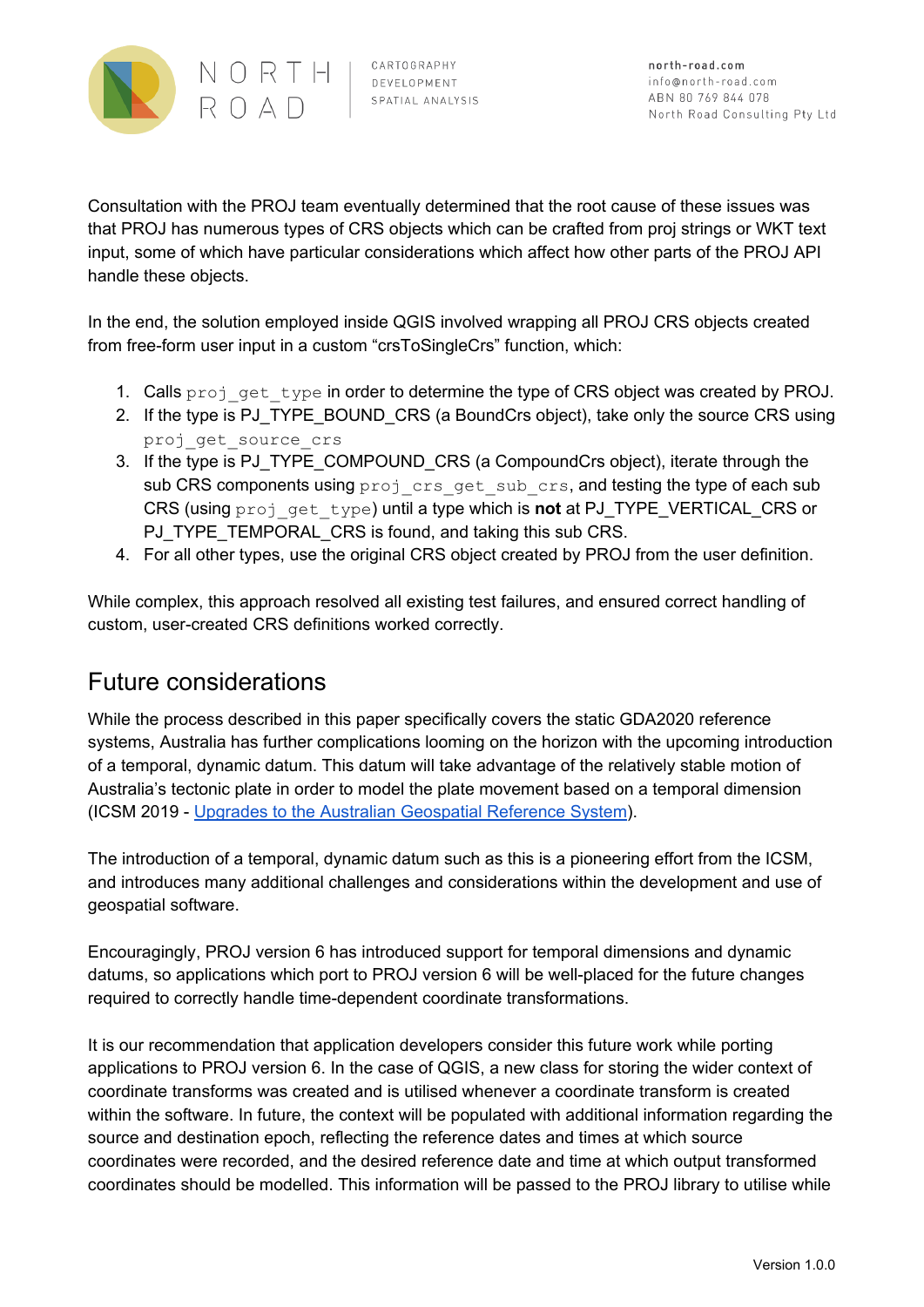

north-road.com info@north-road.com ABN 80 769 844 078 North Road Consulting Pty Ltd

performing time-dependent coordinate operations, and will be populated in future based on pending standards regarding storage and handling of epoch related information in geospatial datasets. Creating the basis for the transform coordinate class in advance allows QGIS to prepare for time-dependent transforms, ensuring that no break in their stable API will be required to handle this situation.

## Conclusion

Thanks to the support of ICSM, the QGIS desktop application has been upgraded to fully utilise the new capabilities made available in PROJ version 6, and is now fully ready to accurately and easily handle transformations involving the GDA2020 reference systems.

It is the belief of the ICSM, and the authors of this paper, that the steps outlined above will give other application developers a clear pathway to follow while upgrading their applications to ensure that their particular applications correctly handle GDA2020 and the requirements of Australian users.

## References

Butler, Ramsey, Evers and Rouault (2018). GDAL SRS Barn Raising. Retrieved from <https://gdalbarn.com/>

Dawson (2019) QGIS and Proj 6. Retrieved from <https://lists.osgeo.org/pipermail/qgis-developer/2019-June/057525.html>

EPSG 2019, EPSG Geodetic Parameter Registry. Retrieved from <https://www.epsg-registry.org/>

Evenden, Gerald I. (1983). Forward and inverse [cartographic](https://pubs.er.usgs.gov/publication/ofr83625) projection procedures. Open-File Report 83-625. U.S. Geological Survey. p. 76. Retrieved 2015-08-14.

Evers, Kristian and Thomas Knudsen, 2017. Transformation pipelines for PROJ.4. In FIG Working Week 2017 Proceedings. Retrieved from [https://www.fig.net/resources/proceedings/fig\\_proceedings/fig2017/papers/iss6b/ISS6B\\_evers\\_knu](https://www.fig.net/resources/proceedings/fig_proceedings/fig2017/papers/iss6b/ISS6B_evers_knudsen_9156.pdf) [dsen\\_9156.pdf](https://www.fig.net/resources/proceedings/fig_proceedings/fig2017/papers/iss6b/ISS6B_evers_knudsen_9156.pdf)

ICSM 2017 - GDA94 to GDA2020 transformation grids, ICSM, December 2017. Retreived from <https://www.icsm.gov.au/sites/default/files/DatumMattersT1FactSheet.pdf>

ICSM 2019 - Geocentric Datum of Australia 2020. Retrieved from <https://www.icsm.gov.au/gda2020>